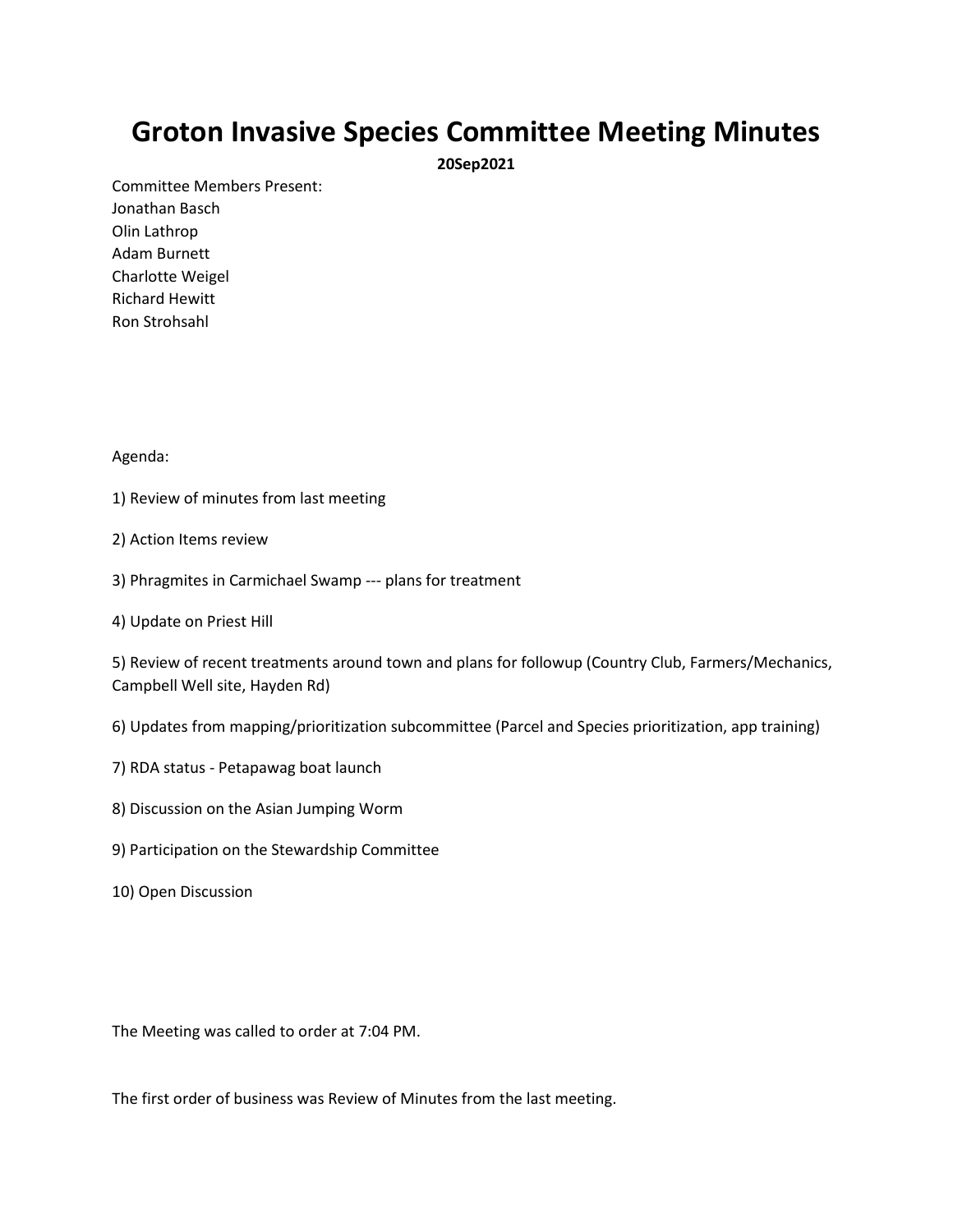- There were some challenges accessing the minutes at the google docs link.
	- **Action item: Jonathan Basch to send the meeting minutes as a draft in word and view at the next meeting.**

The second order of business was Action Items Review:

- 1. Brian Bettencourt to draft a letter of support for state legislation for review by the invasive species committee
	- a. pending
- 2. Champney rd alley agenda topic contact from public and discussion of treatment
	- a. pending
- 3. Jonathan Basch to send list of sites to Ron Strohsahl to add to the GIS data
	- a. complete
- 4. Ron Strohsahl to take the list of sites and evaluate against the layers. Assign a prioritization as test and bring to committee
	- a. Reviewed within the meeting
- 5. Update from subcommittee at next meeting
	- a. see below
- 6. Adam Burnett to send email to Nik to request permission for treatment of invasives on Farmers and mechanics site
	- a. complete
- 7. Ben Wolfe to check on another potential Ailanthus in town
	- a. pending
- 8. Olin Lathrop to file an RDA for treatment of Petapawag boat launch
	- a. completed

The third order of business was Phragmites in Carmichael Swamp --- plans for treatment

- Charlotte Weigel: Has been too wet to treat
- Adam Burnett: Still wet, might need mudders
- Olin Lathrop: Not too late to treat
- Olin Lathrop: Propose to treat this weekend, good to have at least one other person. Propose Sunday morning at 10 am
- Adam Burnett: Check the weather and adjust as needed
- **Action item: Olin Lathrop to send email to confirm date/time for treatment of Phragmites in Carmichael swamp**

The fourth order of business was Update on Priest Hill

- Olin Lathrop: Conservation Commission has filed a habitat grant from Mass Wildlife. If approved, a forester would cut and treat invasives. In winter cut all trees in the field and some trees in the woods. One more treatment of invasives in the spring
- Richard Hewitt: What is the final outcome desired?
- Olin Lathrop: Vision is a field with small shrubs. Will take years to achieve the target
- Richard Hewitt: If grant is not approved, CPC request may be needed
- Olin Lathrop: CPC request proceeding in parallel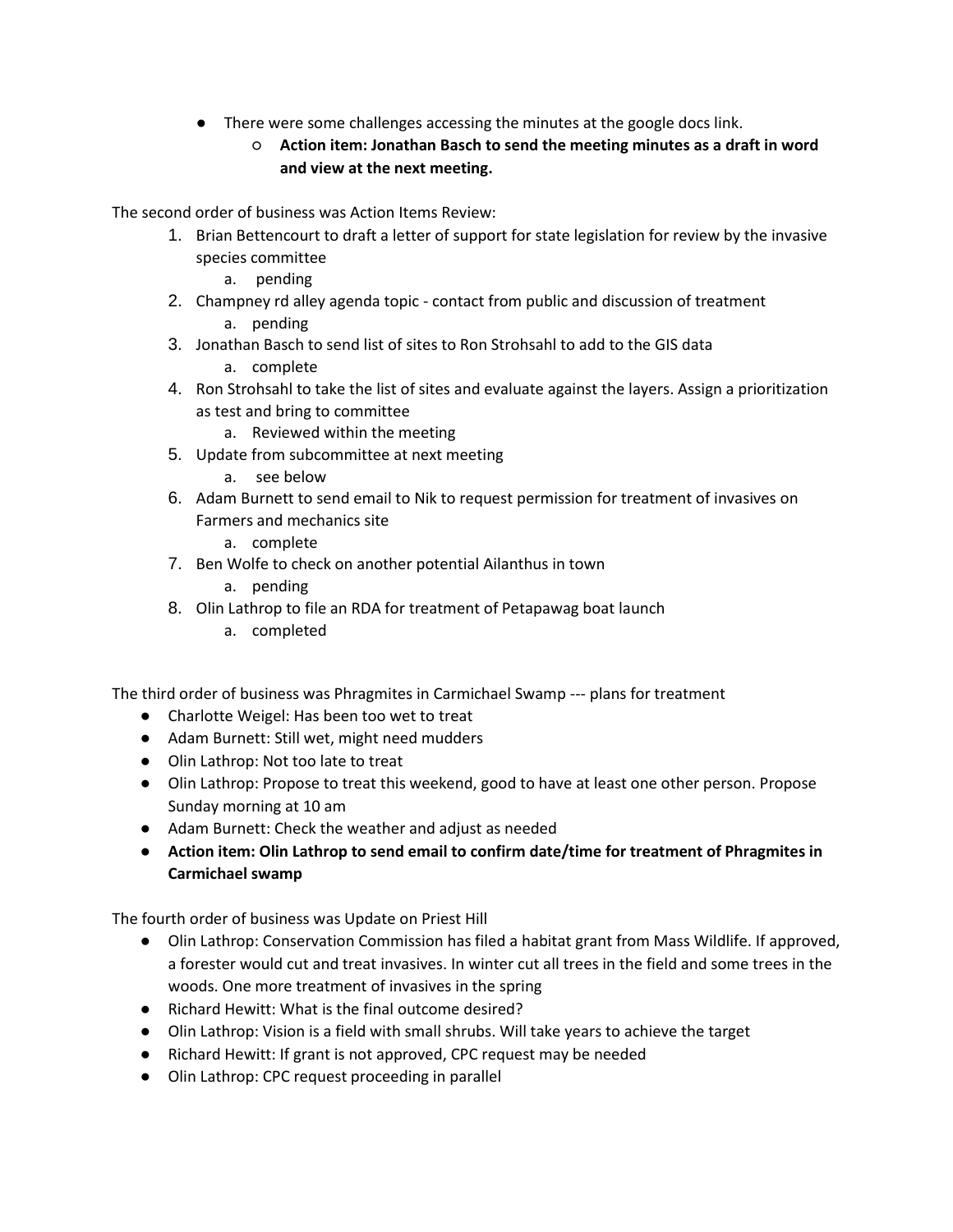- Richard Hewitt: Need to have a trail for the purpose of recreation [or other recreational purpose]
- Charlotte Weigel: Will there be an ongoing monitoring program?
- Olin Lathrop: Will be monitoring several times a year. Active management will be required

The fifth order of business was Review of recent treatments around town and plans for follow up (Country Club, Farmers/Mechanics, Campbell Well site, Hayden Rd

- Charlotte Weigel shared an excel spreadsheet of projects
- Olin Lathrop: At Shattuck homestead and Hayden rd Knotweed mostly under control, Spot treat as needed
- Charlotte Weigel: Treated knotweed at Groton Country club effectively except at the bottom of the slope. Will try to address rest of the slope in the spring
- Adam Burnett: Surveyed Farmers/Mechanics site again. Effectively treated the interior of the site. Hand pulled buckthorn and treated the bittersweet with glyphosate. Will need monitoring, should follow-up next year. Ailanthus treatment looks effective, will have to check for sprouts next year.
- Charlotte Weigel: Campbell well site. More extensive than was initially thought. Olin Lathrop treated everything between the trail and the river, but not along the river. Lots of Knotweed remaining untreated.
- Olin Lathrop: Used a foliar spray, but could not treat next to river because the glyphosate mix was not prepared for wetland use
- Charlotte Weigel: Remaining sites, Can we get back to the Campbell site, Carmichael and Priest?
- Olin Lathrop: Will prepare wetland herbicide mix for treatment for this Sunday (September 26th). Will treat Priest and then Eliades. Carmichael will have to push to next year

The sixth order of business was Updates from mapping/prioritization subcommittee (Parcel and Species prioritization, app training)

- Charlotte Weigel: Reviewed the parcel and prioritization map
- Ron Strohsal: Shared the map prepared with all of the open space and the prioritization scoring based on environmental criticality (See below)
- Charlotte Weigel: Can we add a column for visible or areas of recreation?
- Olin Lathrop: Very impressed with the outcome
- Ron Strohsal: Will likely have more invasive sites than we can treat, this will help us prioritize
- Richard Hewitt: Should we prioritize by species?
- Charlotte Weigel: Shared the list of prioritization of species for mapping and those species that are not yet present, but are threatening. Spreadsheet aggregates information from multiple sources; Massachusetts Invasive Plant Advisory Group (MIPAG) Pepperell committee list and Sudbury, Assabet, and Concord Cooperative Invasive Species Management Areas (SuAsCo - CiSMA) list
- Charlotte Weigel: Propose to categorize as map, watch and neither (e,g. aquatic species)
- Olin Lathrop: Recommend subcommittee continue to work on the list. Consider adding insects e.g., Emerald Ash Borer in the longer term
- Ron Strohsal: can expand on this spreadsheet
- Richard Hewitt: Opportunity for outreach and education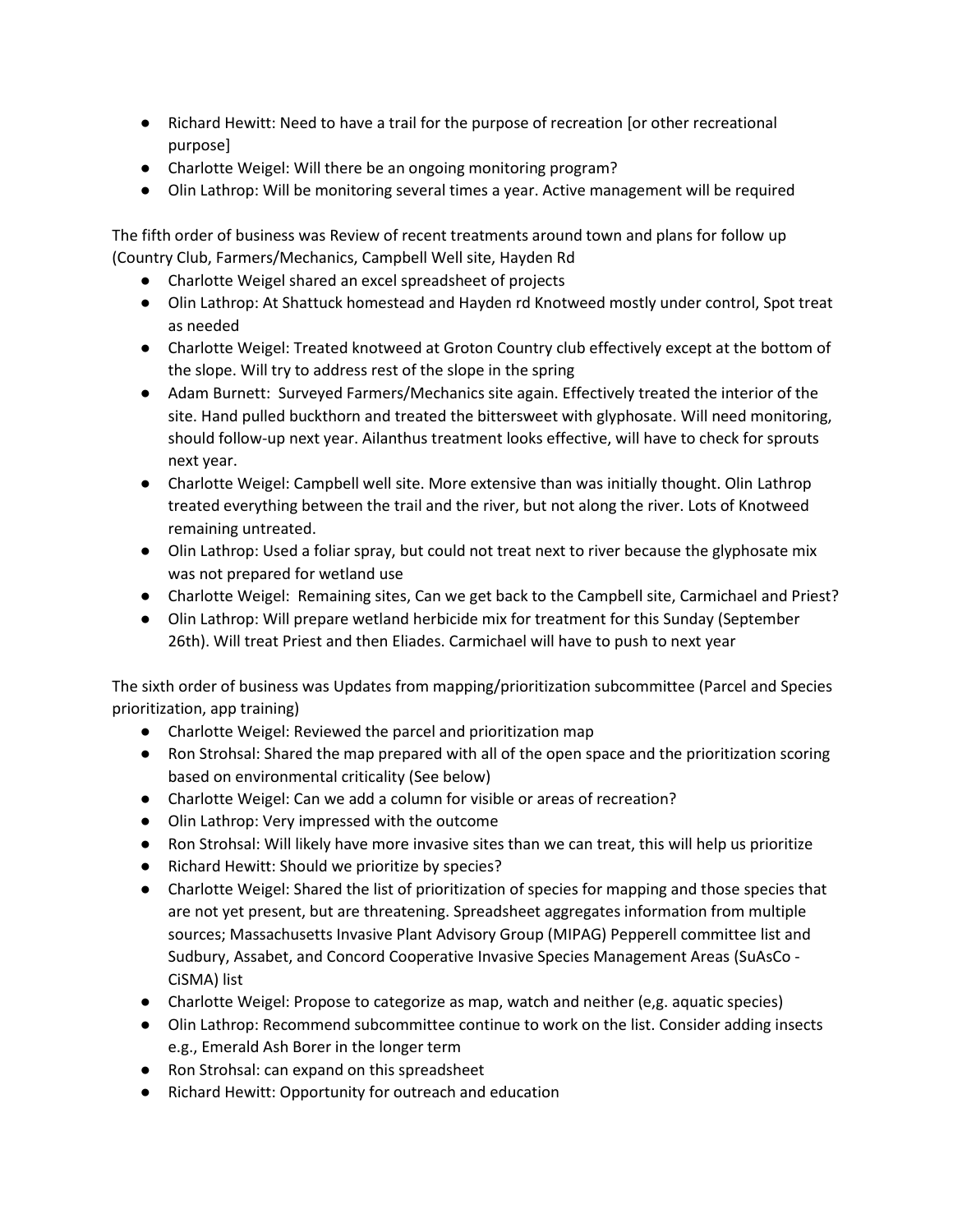- Olin Lathrop: plan to continue the outreach once CoVid subsides
- Charlotte Weigel: Should we continue within the subcommittee?
- Ron Strohsal: Should go back to subcommittee finish work and come back to the main committee
- Charlotte Weigel: Should go back to subcommittee and refine
- Jonathan Basch: Subcommittee should continue to develop the list as a resource, bring back to committee to decide on actions
- Olin Lathrop: let subcommittee continue working on the list

The seventh order of business was RDA status - Petapawag boat launch

- Olin Lathrop: Scheduled but not yet reviewed. On the docket for Sept 28th
- Charlotte Weigel: Could we treat in mid-October?
- Adam Burnett: It might be too late to treat in October

The eighth order of business was discussion on the Asian Jumping Worm

- Ron Strohsal: Recent invasive seen in state. Spread by use as bait. Rapidly decompose leaf litter, enable the growth of other invasives
- Adam Burnett: Also increase erosion because of decomposition of leaf litter. Huge problem in Connecticut
- Olin Lathrop: Is there any treatment available? Not to the awareness of the committee

The ninth order of business was Participation on the Stewardship Committee

- Adam Burnett: Would like to treat more like the trails committee to provide the committee with more latitude for actions
- Adam Burnett: Will present on behalf on the invasive species committee.
- Richard Hewitt: Should keep the trails committee informed of projects- source of lots of free labor

The tenth order of business was open discussion

● Jonathan Basch: Groton traverse coming up the weekend of October 16th and 17th, opportunity to see some of the open areas in town and potentially map invasives during the walk. sponsored by the GCT

Richard Hewitt Moved to adjourn.

Ron Strohsal Seconded.

The motion to adjourn passed unanimously.

The meeting adjourned at 8:16 PM.